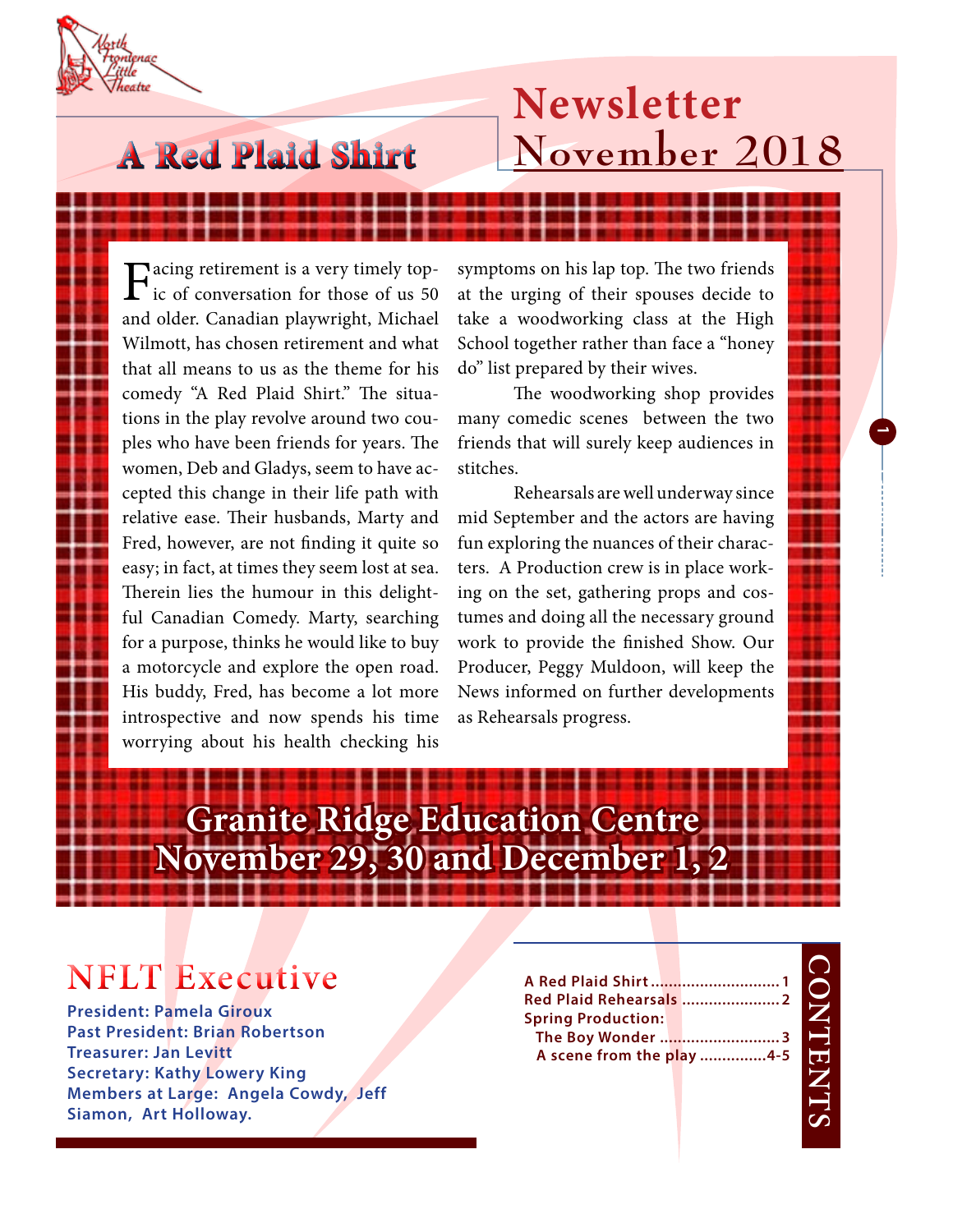# **November 2018**

**2**

# **Red Plaid Rehearsals**

**Directed by Pam Giroux**

#### **The Cast**

**Fred - John Stephens Gladys – Kelly Meckling Deb – Sharon Rodden Marty - Greg Morris**



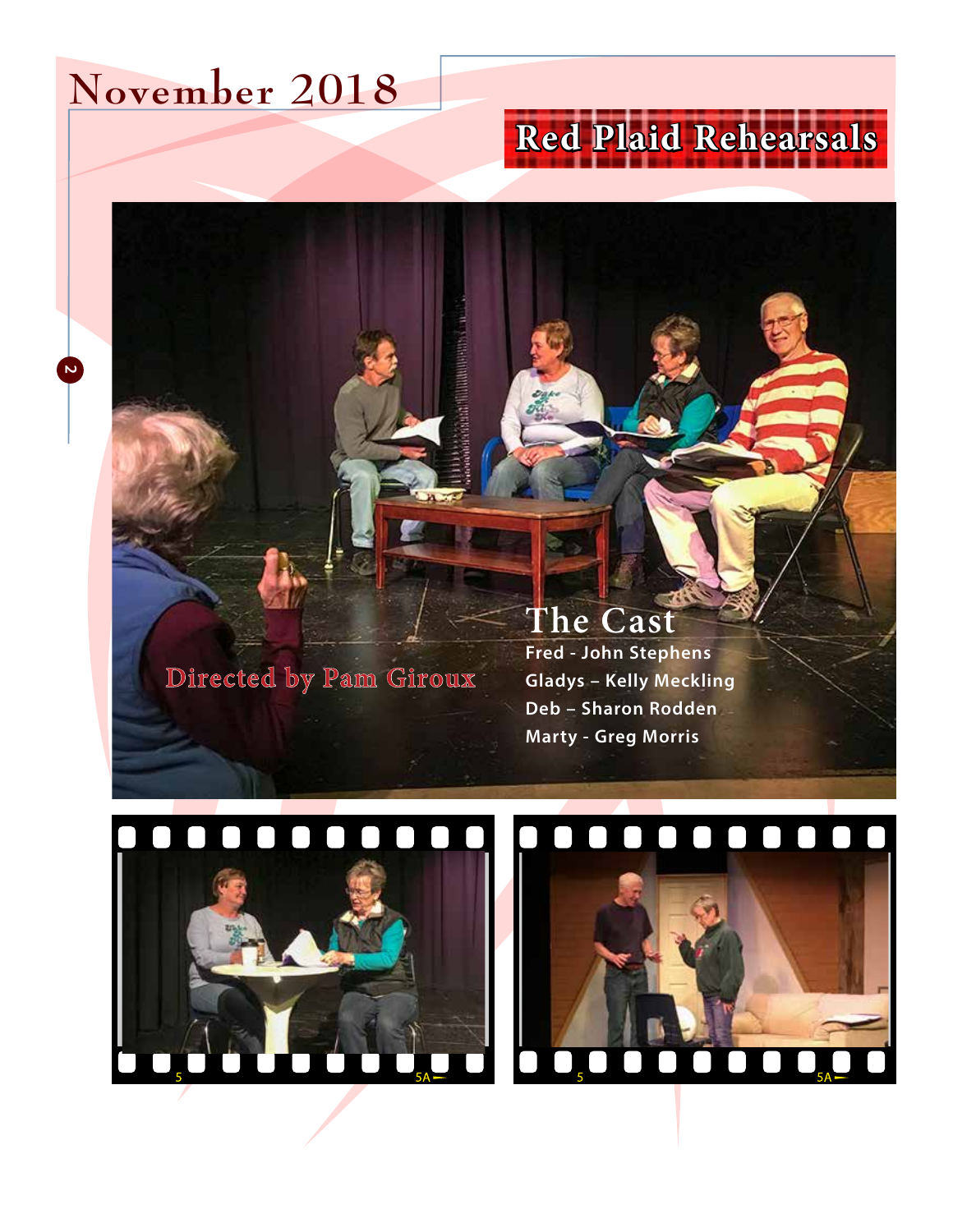# **November 2018 The Bou Wonder STAGE DOOR**

**3**

Ever hankered to be on the broadway stage? Well,<br>there's your chance. Auditions for The Boy Wond here's your chance. Auditions for **The Boy Wonder**  will be in early Janury. With music by George Gershwin, Irving Berlin and George M. Cohen; songs like "K-kk-Katy," "Second Hand Rose," "You Made me Love You," and "But Not for Me." So, think about joining a struggling theatre company in the 1930s.

On the next page is a sample of one of the scenes from the play. Guy Martin, the harried writer/director of the show, has asked "Jaunita," his new leading lady, to come up to his hotel room for dinner. She thinks it's going to be a romantic evening. He has other ideas.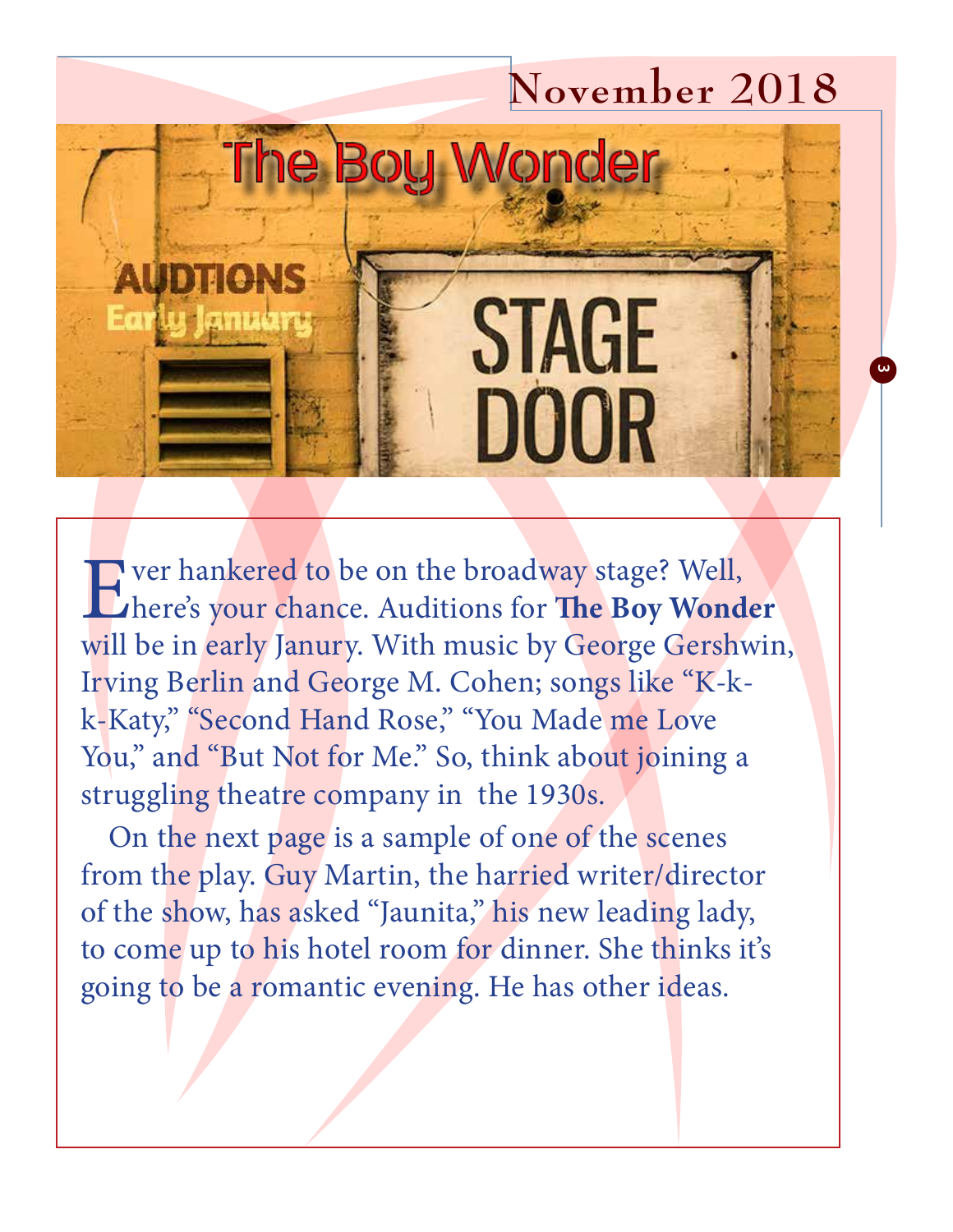# **November 2018**

Guy's hotel room. A table is set for two dinners (plates with food, empty wine glasses, an opened champagne bottles, candles, two chairs, etc.). GUY is sitting on a sofa. He's without his jacket and his tie is loose around his neck. He's reading his play script with pencil in hand. We hear a knock on his door. He gets up and exits. MONICA enters followed by GUY. She's changed into a knock-out evening dress which she wears for this special occasion.

GUY: Wow. You look ... (He doesn't want to say "beautiful.") You look grand. And no glasses. MONICA: Thanks. Oh, what a nice table.

GUY: Courtesy of Mr. Bradshaw's no doubt ill-gotten gains. The last time we were here for the tryout run, we bought deli food and made our own sandwiches. Deloris naturally objected.

MONICA: Naturally.

**4**

(a beat of awkwardness)

GUY: Well … Can I pour you some champagne, Juanita?

MONICA: That would be very nice.

GUY: (pours two glasses) I always try to be nice ... when I'm not being a bastard, that is. (He hands her a glass.)

MONICA: Thank you.

GUY: Well, a toast.

MONICA: A toast.

GUY: Here's to Mr. Bradshaw and his money.

MONICA: (disappointed it isn't to her) Mr. Bradshaw. (They drink.) And here's to your play, Guy. That's what we should be toasting.

GUY: That still remains to be seen, but I'll drink to that. (They drink.) Well, Juanita, you may have the seat of honour. (He pulls out a chair for her. She sits.) It's the only chair with a cushion.

MONICA: (disappointed that the "honour" isn't for her) Thank you.

GUY: (after a beat of silence) Well, dig in.

(They begin to eat.)

MONICA: Guy, I love the new numbers  $\dots$ 

GUY: (at the same time as MONICA) I thought after we eat, we could ...

(They laugh.)

MONICA: You go first.

GUY: No, it's always ladies first. Say what you were going to say.

MONICA: I was just going to say how much I love the new numbers you've put in the show. They seem to make the story come alive.